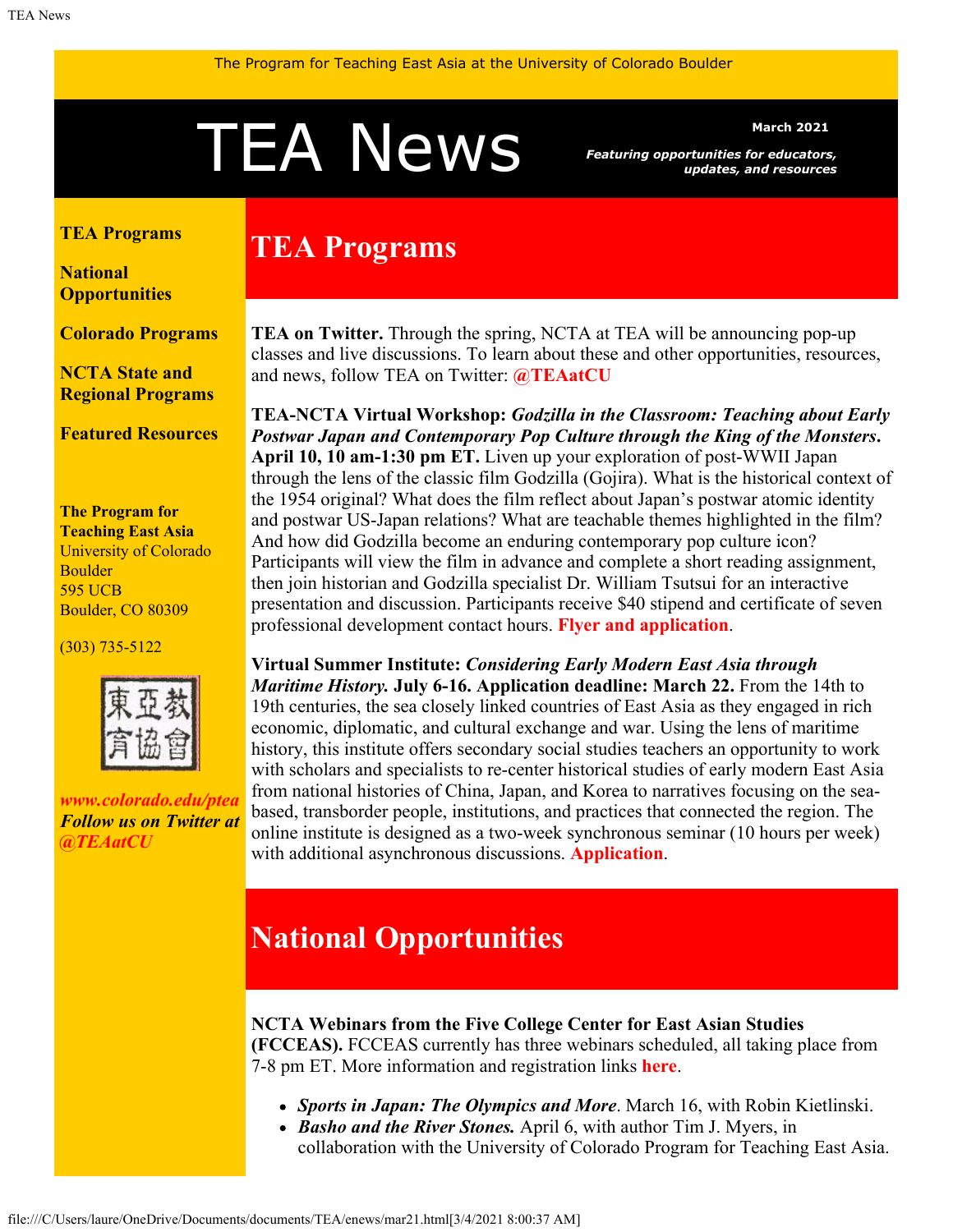*The Silence of Bones*, a 2020 Freeman Book Award Honorable Mention in the young adult/high school category. April 8, with author June Hur. While supplies last: **[Request a free copy](https://www.fivecolleges.edu/fcceas/webinar/the-silence-of-bones-book-giveaway)** of this book once you have registered for the webinar

**Webinar:** *Japanese Culture through Video Games***. March 31, 6-8 pm ET.** Sponsored by NCTA and the Asian Studies Center at the University of Pittsburgh, this session will feature Professor Rachael Hutchinson discussing how Japan has been packaged for domestic and overseas consumers and how Japanese designers have used the medium of video games to express ideas about Japan. **[More](https://www.japansocietypa.org/event-3668995) [information and registration](https://www.japansocietypa.org/event-3668995)**.

**Japan Society Junior Fellows Leadership Program. Application deadline: April 2.** This summer program provides ten U.S. high school students with the opportunity for in-depth learning about Japan. This year's program will be conducted in an online format. For more information and to apply, visit the Japan Society **[website](https://www.japansociety.org/page/programs/education/japan-society-junior-fellows-program)**.

**NCTA Book Group:** *Grass.* **April 7** *–* **May 11.** Asia for Educators at Columbia University is offering this four-session book group. More information and registration **[here](http://afe.easia.columbia.edu/online_course/)**.

**Online Workshop:** *Art and Belief in Early China.* **April 14, 4:00-5:30 pm ET.** In this Museum of Fine Arts Boston class, participants will explore a variety of works to determine how they express early beliefs and values. Classroom use of particular artworks will be discussed. **[Registration](https://www.mfa.org/event/educator-workshops/art-and-belief-in-early-china?event=67196)**.

**Writing Competition. Submission Deadline: April 30.** The Sejong Cultural Society sponsors this competition, which includes essay and sijo (Korean poetry form) divisions for adults and students. **[More information](https://writing.sejongculturalsociety.org/index.html)**.

**NCTA Online Workshop:** *Behind the Scenes: Exploring the Environments of Edo Japan through the Documentary Edo Avant Garde***. May 15, 9:30-11:30 am ET.** Prior to this workshop from NCTA at the Five College Center for East Asian Studies, participants will watch a film on Japanese arts of the Edo era; during the workshop, master teachers will share lessons on using concepts from the film in the classroom. Priority given to teachers in New England and New York. **[Registration](https://www.fivecolleges.edu/fcceas/ncta/edo-avant-garde-online-workshop)**.

**NCTA Online Seminar:** *Sashiko: A Japanese Needlework Art.* **May 15 – July 15. Application deadline: May 14 or when workshop fills.** NCTA at the Five College Center for East Asian Studies is offering this primarily asynchronous program in which a sashiko artisan will offer instruction in how to create sashiko projects; readings, optional small-group online meetings with the artisan, and one synchronous webinar will complement the video presentations. **[Application](https://www.fivecolleges.edu/fcceas/ncta/sashiko-online-workshop)**.

**Online Seminars:** *Korean History and Culture***, June 28-30, 1-4 pm PT.** *Sijo: Comparing Verses from Korea, China, and Japan***, July 6, 13, and 20, 1-3 pm PT. Registration deadline: June 10.** National Korean Studies Seminar, NCTA at Indiana University, and the Sejong Cultural Society are collaborating to offer these two programs. Teachers can sign up for one or both. **[More information and](https://docs.google.com/document/d/1nnqj-iA48I4ZUFj_eWm-S8HvyVOy7zoxEhLiRem9wTU/edit) [registration](https://docs.google.com/document/d/1nnqj-iA48I4ZUFj_eWm-S8HvyVOy7zoxEhLiRem9wTU/edit)**.

### <span id="page-1-0"></span>**Colorado Programs**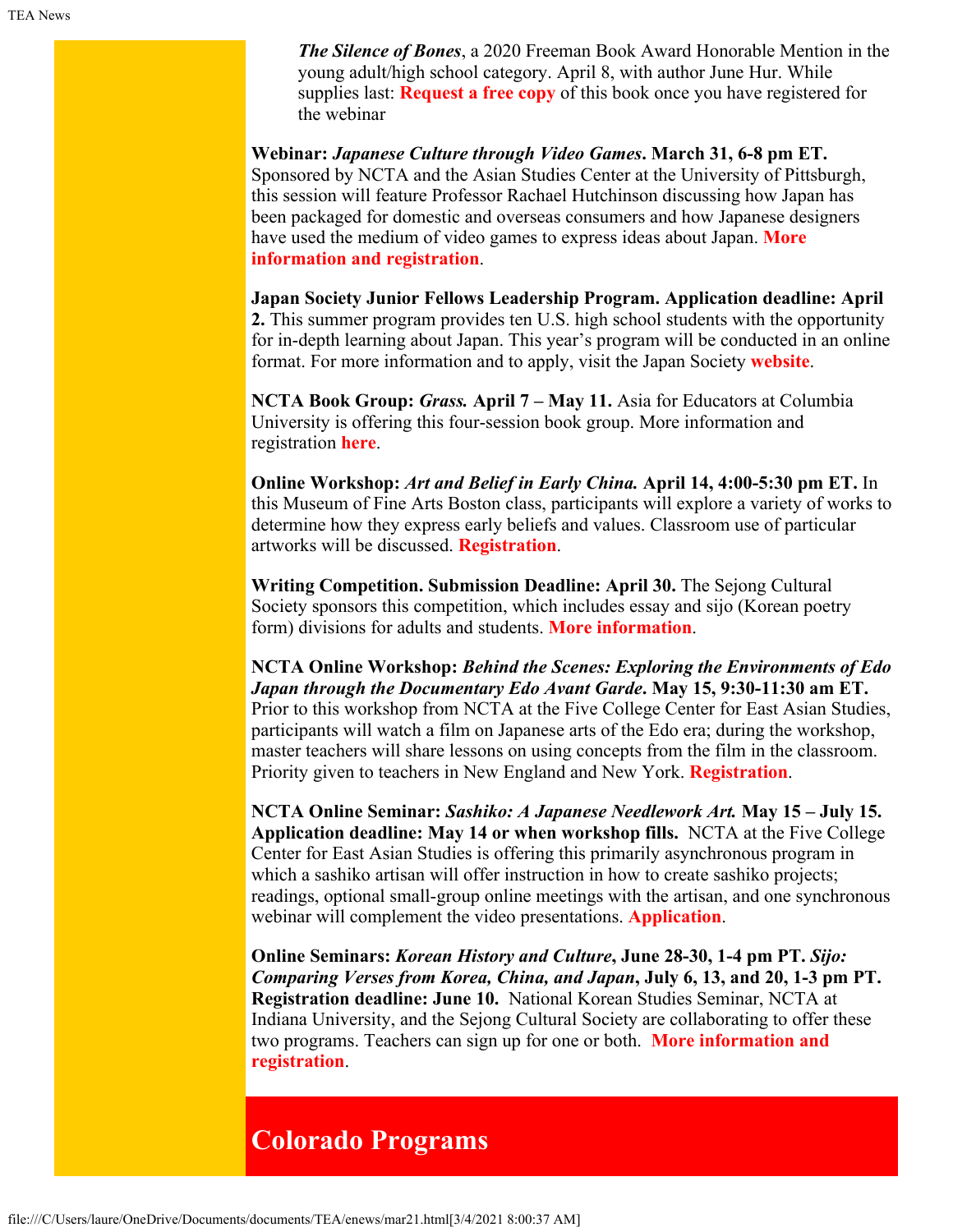**Colorado Dragon Boat Film Festival. March 4-7.** The theme of this year's festival, which is completely virtual, is RepresentASIAN. Eleven films will be featured, along with a short film showcase. Some films will be available all weekend. Program and ticket information are available **[here](http://www.cdfilm.org/2021program.html)**.

**Japan in the Schools Program.** The Japan America Society of Colorado has adapted its Japan in the Schools program for elementary students for online learning. For more information, email JASC at **[info@jascolorado.org](file:///C/Users/laure/OneDrive/Documents/documents/TEA/enews/info@jascolorado.org)**.

## <span id="page-2-0"></span>**NCTA State and Regional Programs**

**NCTA Los Angeles Seminar:** *East Asia: Origins to 1800***. March 17 – May 12. Application deadline: March 11.** This seminar from NCTA at the University of Southern California will explore history and culture of East Asia and discuss ways to effectively incorporate the information into the curriculum. **[Application](https://china.usc.edu/seminars/east-asia-origins-1800-spring-2021)**.

**Book Group/Workshop:** *Ghosts of the Tsunami by Richard Lloyd Parry.* **April 8, 6-8 pm and April 28, 7:00-8:30 pm ET.** *Ghosts of the Tsunami* chronicles the immediate and lingering effects of the tsunami on one community in northern Japan. Participants in the two-part program offered by NCTA at the University of Pittsburgh will examine the book in context, discuss ways to integrate the book's themes into the classroom, and hear from the book's author. *Open to teachers in Alabama, Delaware, Illinois, Kentucky, Louisiana, Maryland, Michigan, Minnesota, Ohio, Pennsylvania, and West Virginia.* **[Registration](https://docs.google.com/forms/d/e/1FAIpQLSeOson66Fd4-VnVyCUOtby5LPiPygl1d-bz1Cectj2WydC3oQ/viewform)**.

## <span id="page-2-1"></span>**Featured Resources**

The *Freeman Book Awards for 2020* have recently been announced. The awards are given annually by the National Consortium for Teaching about Asia, the Committee on Teaching about Asia of the Association for Asian Studies, and Asia for Educators at Columbia University to recognize quality books for children and young adults that contribute meaningfully to an understanding of East and Southeast Asia. Winners for 2020 are: *No Steps Behind: Beate Sirota Gordon's Battle for Women's Rights in Japan*, by Jeff Gottesfeld (children); *Brother's Keeper*, by Julie Lee (middle school); *Crossing the Farak River*, by Michelle Aung Thin (high school); and *Year of the Rabbit*, by Tian Veasna, translated by Helge Dascher (high school/graphic). For more information, including Honorable Mention and Of Note titles, visit the NCTA **[website](https://nctasia.org/freeman-book-awards/)**.

Teachers looking for primary sources on the 3.11 tragedies may find the *Japan Disasters Digital Archive* (JDA) from Harvard University's Reischauer Institute of Japanese Studies useful. The JDA allows users to access archived materials from all over the web, including individuals' testimonials, tweets, content from international partners, and more. Users can also create curated collections and interactive presentations on specific topics of interest to them. Visit the JDA **[website](https://jdarchive.org/en)** to learn